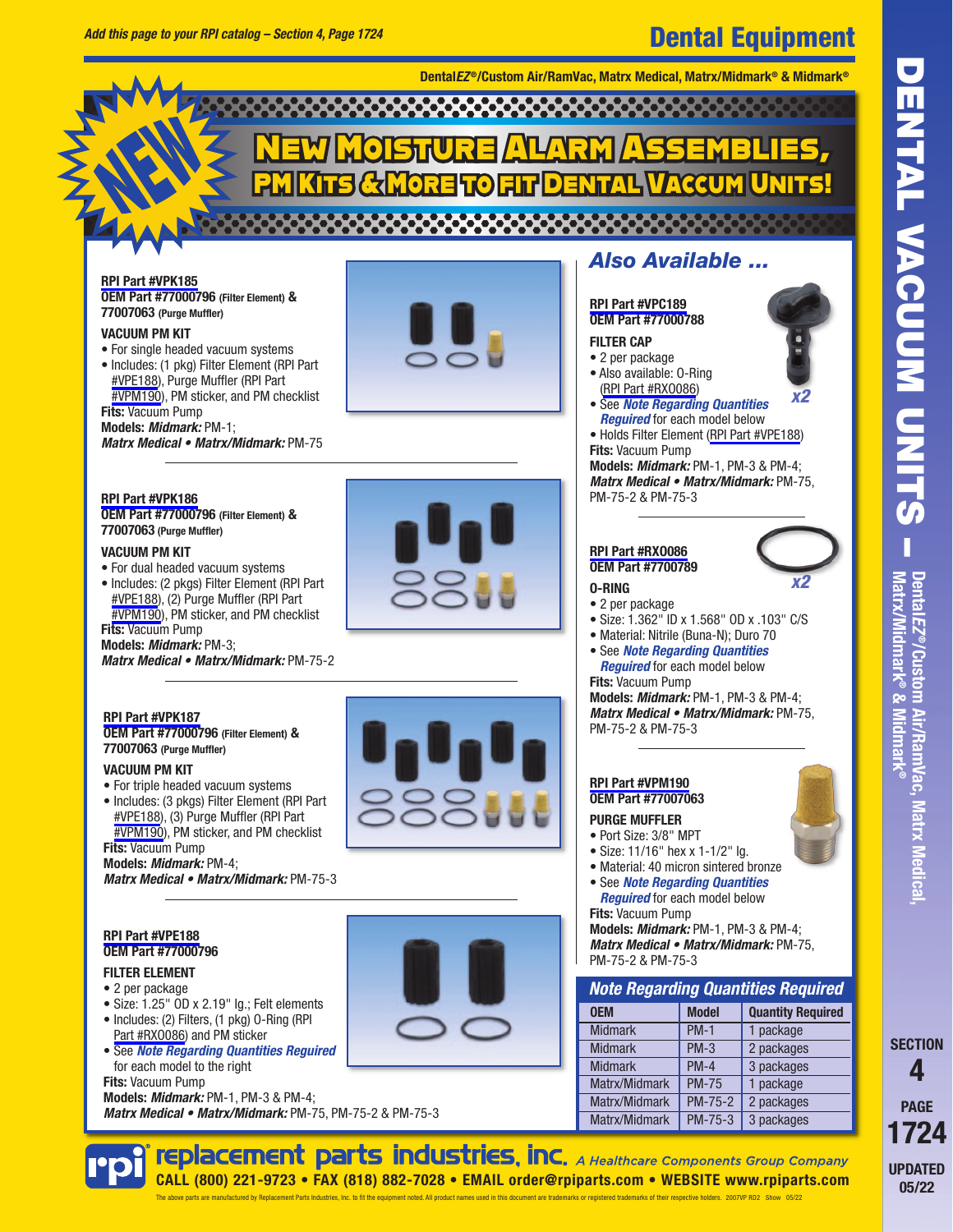# **Dental***EZ* **®/Custom Air/RamVac, Matrx Medical, Matrx/Midmark® & Midmark®**



**[RPI Part #VPK192](https://www.rpiparts.com/RPIPartDetail.aspx?rpinum=VPK192) OEM Part #** (No OEM Part # Available)

#### **VACUUM PM KIT**

- Includes: Oil Filter Media Kit ([RPI Part #VPK193](https://www.rpiparts.com/RPIPartDetail.aspx?rpinum=VPK193)), Muffler (RPI Part [#VPM194\)](https://www.rpiparts.com/RPIPartDetail.aspx?rpinum=VPM194), Instant Gasket Sealant ([RPI Part #RXS087\)](https://www.rpiparts.com/RPIPartDetail.aspx?rpinum=RXS087), (3) Synthetic Oil (Mobil 1®) [\(RPI Part #VPL131\)](https://www.rpiparts.com/RPIPartDetail.aspx?rpinum=VPL131), (1 pkg) Disposal Bag [\(RPI Part #RPB838](https://www.rpiparts.com/RPIPartDetail.aspx?rpinum=RPB838)), (1 pkg) Absorbent Pad [\(RPI Part #RPP958\)](https://www.rpiparts.com/RPIPartDetail.aspx?rpinum=RPP958), and PM sticker
- Also available: Grommet ([RPI Part #VPG205\)](https://www.rpiparts.com/RPIPartDetail.aspx?rpinum=VPG205) and Moisture Alarm Assembly ([RPI Part #VPA203\)](https://www.rpiparts.com/RPIPartDetail.aspx?rpinum=VPA203) **Fits:** Oil Reservoir

**Models:** *DentalEZ/Custom Air/RamVac:* Bulldog 550, Bulldog QT1, Bulldog QT2 & Bulldog QT3

#### **[RPI Part #VPK193](https://www.rpiparts.com/RPIPartDetail.aspx?rpinum=VPK193) OEM Part #003727SP**

# **OIL FILTER MEDIA KIT**

- Includes: Filter media, galvanized mesh, (2 pcs) Cable Tie (RPI Part #RPT661), and PM sticker
- • [Included i](https://www.rpiparts.com/RPIPartDetail.aspx?rpinum=RPT661)n: PM Kit [\(RPI Part #VPK192\)](https://www.rpiparts.com/RPIPartDetail.aspx?rpinum=VPK192)

### **Fits:** Lid Assembly

**Models:** *DentalEZ/Custom Air/RamVac:* Bulldog 550, Bulldog QT1, Bulldog QT2 & Bulldog QT3



#### **[RPI Part #VPK197](https://www.rpiparts.com/RPIPartDetail.aspx?rpinum=VPK197) OEM Part #003729SP**

# **OIL FILTER MEDIA KIT**

• Includes: Filter media,

galvanized mesh, (1 pc) Cable Tie ([RPI Part #RPT661](https://www.rpiparts.com/RPIPartDetail.aspx?rpinum=RPT661)), and PM sticker • Included in: PM Kit [\(RPI Part #VPK196\)](https://www.rpiparts.com/RPIPartDetail.aspx?rpinum=VPK196) and PM Kit [\(RPI Part #VPK200](https://www.rpiparts.com/RPIPartDetail.aspx?rpinum=VPK200)) **Fits:** Lid, Oil Reservoir Assembly

**Models:** *DentalEZ/Custom Air/RamVac:* Bison 3, Bison 5, Bison 7 & Bison 9



# **[RPI Part #VPK196](https://www.rpiparts.com/RPIPartDetail.aspx?rpinum=VPK196)**

**OEM Part #** (No OEM Part # Available)

#### **VACUUM PM KIT**

- Includes: Oil Filter Media Kit [\(RPI Part #VPK197\)](https://www.rpiparts.com/RPIPartDetail.aspx?rpinum=VPK197), Muffler (RPI Part [#VPM198](https://www.rpiparts.com/RPIPartDetail.aspx?rpinum=VPM198)), Instant Gasket Sealant [\(RPI Part #RXS087](https://www.rpiparts.com/RPIPartDetail.aspx?rpinum=RXS087)), (5) Synthetic Oil (Mobil 1®) [\(RPI Part #VPL131](https://www.rpiparts.com/RPIPartDetail.aspx?rpinum=VPL131)), (1 pkg) Disposal Bag ([RPI Part #RPB838\)](https://www.rpiparts.com/RPIPartDetail.aspx?rpinum=RPB838), (1 pkg) Absorbent Pad ([RPI Part #RPP958](https://www.rpiparts.com/RPIPartDetail.aspx?rpinum=RPP958)), and PM Sticker
- Also available: Grommet [\(RPI Part #VPG205\)](https://www.rpiparts.com/RPIPartDetail.aspx?rpinum=VPG205), Moisture Alarm Assembly ([RPI Part #VPA204](https://www.rpiparts.com/RPIPartDetail.aspx?rpinum=VPA204)), Float Switch (Low Oil) ([RPI Part #VPS201](https://www.rpiparts.com/RPIPartDetail.aspx?rpinum=VPS201)), and Float Switch (Water In Oil) ([RPI Part #VPS202](https://www.rpiparts.com/RPIPartDetail.aspx?rpinum=VPS202))

**Fits:** Oil Reservoir

**Models:** *DentalEZ/Custom Air/RamVac:* Bison 3 & Bison 5

# **[RPI Part #VPM198](https://www.rpiparts.com/RPIPartDetail.aspx?rpinum=VPM198) OEM Part #003684SP**

# **MUFFLER**

- Material: Zinc plated steel case, stainless steel screen mesh
- Port Size: 2" MPT; Size: 2-3/8" hex x 5-19/32" lg.

• Includes: Mounting screw • Included in: PM Kit (RPI Part #'s [VPK196](https://www.rpiparts.com/RPIPartDetail.aspx?rpinum=VPK196) & [VPK200\)](https://www.rpiparts.com/RPIPartDetail.aspx?rpinum=VPK200) **Fits:** Reservoir

# **Models:** *DentalEZ/Custom Air/RamVac:* Bison 3,

Bison 5, Bison 7 & Bison 9

# **[RPI Part #VPM194](https://www.rpiparts.com/RPIPartDetail.aspx?rpinum=VPM194) OEM Part #003682SP**

# **MUFFLER**

- Material: Zinc plated steel case, stainless steel screen mesh
- Port Size: 1-1/2" MPT; Size: 2.00" hex x 4-15/16" lg.
- Includes: Mounting screw
- Included in: PM Kit [\(RPI Part #VPK192\)](https://www.rpiparts.com/RPIPartDetail.aspx?rpinum=VPK192)

# **Fits:** Reservoir

**Models:** *DentalEZ/Custom Air/RamVac:* Bulldog 550, Bulldog QT1, Bulldog QT2 & Bulldog QT3

# **[RPI Part #RPB838](https://www.rpiparts.com/RPIPartDetail.aspx?rpinum=RPB838)**

**OEM Part #** (No OEM Part # Available)

## **DISPOSAL BAG**

#### • 3 per package

- Used oil collection and disposal bag
- **Models:** *DentalEZ/Custom Air/RamVac:*

Bulldog 550, Bulldog QT1, Bulldog QT2, Bulldog QT3, Bison 3, Bison 5, Bison 7 & Bison 9



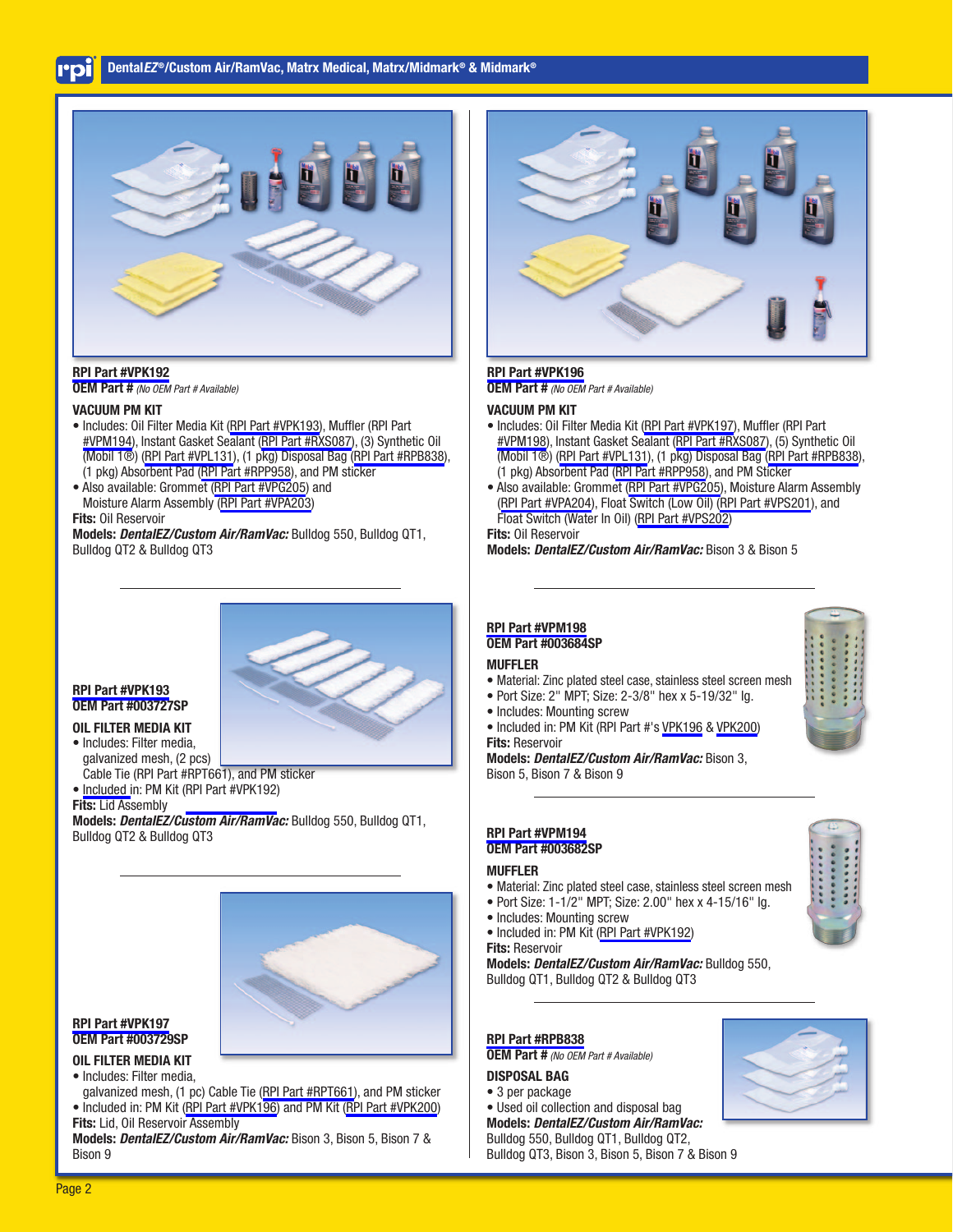

#### **[RPI Part #VPK200](https://www.rpiparts.com/RPIPartDetail.aspx?rpinum=VPK200)**

**OEM Part #** (No OEM Part # Available)

#### **VACUUM PM KIT**

- Includes: Oil Filter Media Kit ([RPI Part #VPK197](https://www.rpiparts.com/RPIPartDetail.aspx?rpinum=VPK197)), (2) Muffler (RPI Part [#VPM198\)](https://www.rpiparts.com/RPIPartDetail.aspx?rpinum=VPM198), Instant Gasket Sealant ([RPI Part #RXS087\)](https://www.rpiparts.com/RPIPartDetail.aspx?rpinum=RXS087), (5) Synthetic Oil (Mobil 1®) [\(RPI Part #VPL131\)](https://www.rpiparts.com/RPIPartDetail.aspx?rpinum=VPL131), (1 pkg) Disposal Bag [\(RPI Part #RPB838](https://www.rpiparts.com/RPIPartDetail.aspx?rpinum=RPB838)), (1 pkg) Absorbent Pad [\(RPI Part #RPP958\)](https://www.rpiparts.com/RPIPartDetail.aspx?rpinum=RPP958), and PM Sticker
- Also available: Grommet ([RPI Part #VPG205\)](https://www.rpiparts.com/RPIPartDetail.aspx?rpinum=VPG205), Moisture Alarm Assembly ([RPI Part #VPA204\)](https://www.rpiparts.com/RPIPartDetail.aspx?rpinum=VPA204), Float Switch (Low Oil) [\(RPI Part #VPS201](https://www.rpiparts.com/RPIPartDetail.aspx?rpinum=VPS201)), and Float Switch (Water In Oil) ([RPI Part #VPS202](https://www.rpiparts.com/RPIPartDetail.aspx?rpinum=VPS202))

**Fits:** Oil Reservoir

#### **Models:** *DentalEZ/Custom Air/RamVac:* Bison 7 & Bison 9

**[RPI Part #RXS087](https://www.rpiparts.com/RPIPartDetail.aspx?rpinum=RXS087) OEM Part #** (No OEM Part # Available) **Industry Part #Loctite 40478**

#### **INSTANT GASKET SEALANT**

- 3.04 fl. oz. (90ml) aerosol can
- Material: Black silicone; Temperature range: -65˚ to 450˚F
- Included in: PM Kit (RPI Part #'s [VPK192,](https://www.rpiparts.com/RPIPartDetail.aspx?rpinum=VPK192) [VPK196](https://www.rpiparts.com/RPIPartDetail.aspx?rpinum=VPK196) & [VPK200\)](https://www.rpiparts.com/RPIPartDetail.aspx?rpinum=VPK200)

**Fits:** Oil Reservoir Lid Assembly

**Models:** *DentalEZ/Custom Air/RamVac:* Bulldog 550, Bulldog QT1, Bulldog QT2, Bulldog QT3, Bison 3, Bison 5, Bison 7 & Bison 9

## **[RPI Part #VPL131](https://www.rpiparts.com/RPIPartDetail.aspx?rpinum=VPL131)**

**OEM Part #** (No OEM Part # Available)

- **SYNTHETIC OIL (MOBIL 1®)**
- Size: 1 Quart (.946 Liter) bottle
- 15W-50 (ISO grade 32)
- Also available: Synthetic Oil (Mobil 1®) (Case of 6) [\(RPI Part #VPL132](https://www.rpiparts.com/RPIPartDetail.aspx?rpinum=VPL132))

#### **Fits:** Vacuum Unit

**Models:** *DentalEZ/Custom Air/RamVac:* Bulldog 550, Bulldog QT1, Bulldog QT2, Bulldog QT3, Bison 3, Bison 5, Bison 7 & Bison 9

#### **[RPI Part #RPP958](https://www.rpiparts.com/RPIPartDetail.aspx?rpinum=RPP958)**

**OEM Part #** (No OEM Part # Available)

#### **ABSORBENT PAD**

- 3 per package; Size: 9-1/4" x 14-1/2"
- Can be used for oil drip collection and spills **Models:** *DentalEZ/Custom Air/RamVac:*  Bulldog 550, Bulldog QT1, Bulldog QT2, Bulldog QT3, Bison 3, Bison 5, Bison 7 & Bison 9





### **[RPI Part #VPS201](https://www.rpiparts.com/RPIPartDetail.aspx?rpinum=VPS201) OEM Part #005093 FLOAT SWITCH (LOW OIL)**

- Ports: 1/8" MPT; 36" Leads
- Vertical mount, N.C.
- **Fits:** Oil Reservoir **Models:** *DentalEZ/Custom Air/RamVac:* Bison 3, Bison 5, Bison 7 & Bison 9



- Ports: 1/8" MPT; 36" Leads
- Vertical mount, N.O.
- **Fits:** Oil Reservoir

**Models:** *DentalEZ/Custom Air/RamVac:* Bison 3, Bison 5, Bison 7 & Bison 9